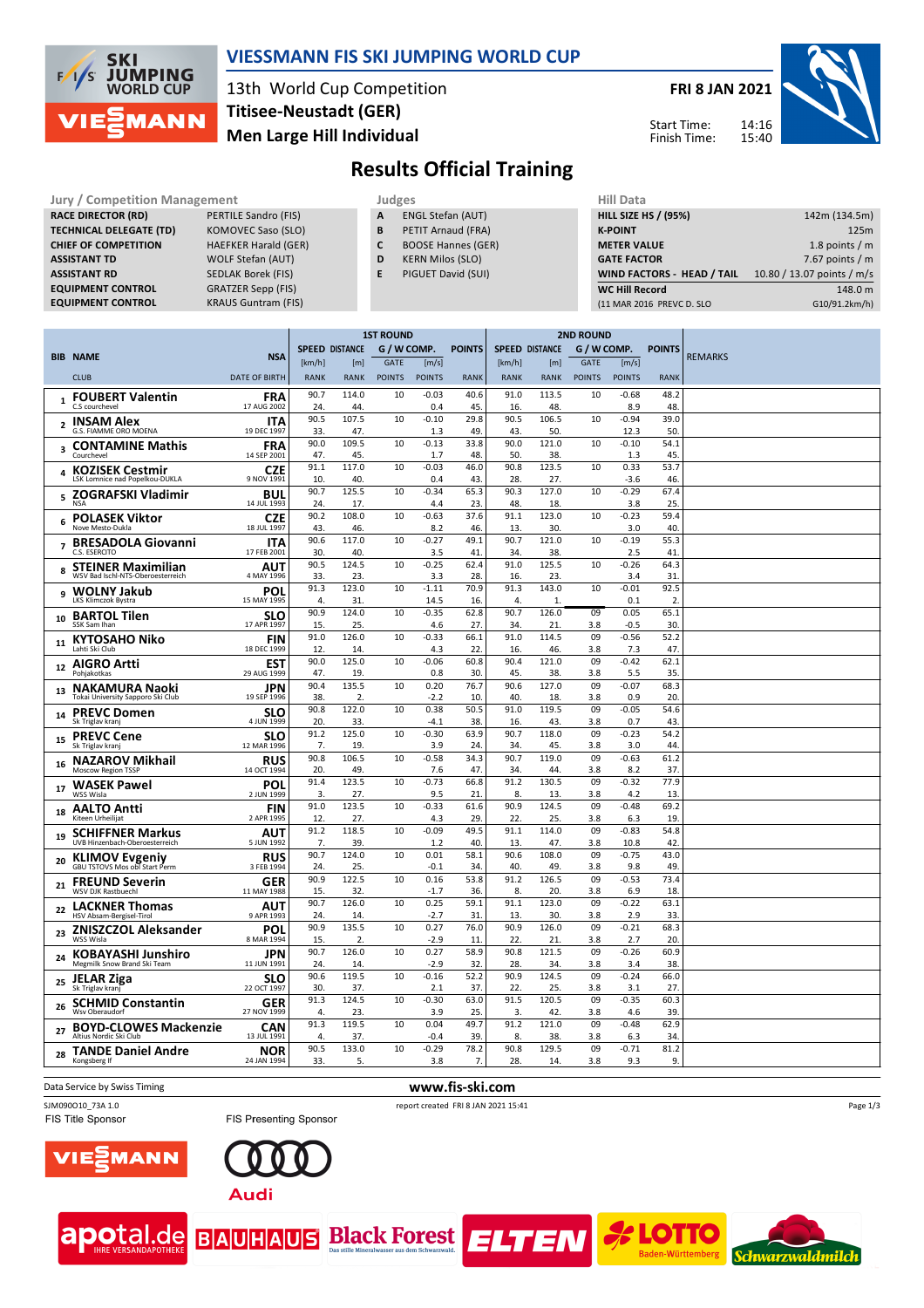

## **VIESSMANN FIS SKI JUMPING WORLD CUP**

13th World Cup Competition **Men Large Hill Individual Titisee-Neustadt (GER)**

**FRI 8 JAN 2021**



Start Time: Finish Time:

# **Results Official Training**

|    |                                                           |                           |                       | <b>1ST ROUND</b> | <b>2ND ROUND</b> |                 |               |                       |              |               |                 |               |                |
|----|-----------------------------------------------------------|---------------------------|-----------------------|------------------|------------------|-----------------|---------------|-----------------------|--------------|---------------|-----------------|---------------|----------------|
|    |                                                           |                           | <b>SPEED DISTANCE</b> |                  | G / W COMP.      |                 | <b>POINTS</b> | <b>SPEED DISTANCE</b> |              | G / W COMP.   |                 | <b>POINTS</b> |                |
|    | <b>BIB NAME</b>                                           | <b>NSA</b>                | [km/h]                | [m]              | <b>GATE</b>      | [m/s]           |               | [km/h]                | [m]          | <b>GATE</b>   | [m/s]           |               | <b>REMARKS</b> |
|    | <b>CLUB</b>                                               | <b>DATE OF BIRTH</b>      | <b>RANK</b>           | <b>RANK</b>      | <b>POINTS</b>    | <b>POINTS</b>   | <b>RANK</b>   | <b>RANK</b>           | <b>RANK</b>  | <b>POINTS</b> | <b>POINTS</b>   | <b>RANK</b>   |                |
| 29 | <b>ASCHENWALD Philipp</b>                                 | <b>AUT</b>                | 90.8                  | 131.5            | 10               | $-0.15$         | 73.7          | 91.3                  | 127.5        | 09            | $-0.84$         | 79.3          |                |
|    | SC Mayerhofen-Tirol                                       | 12 NOV 1995               | 20.                   | 7.               |                  | 2.0             | 15.           | 4.                    | 16.          | 3.8           | 11.0            | 12.           |                |
| 30 | <b>KRAFT Stefan</b><br>SV Schwarzach-Salzburg             | <b>AUT</b><br>13 MAY 1993 |                       | <b>DNS</b>       |                  |                 |               | 90.5<br>43.           | 122.0<br>33. | 09<br>3.8     | $-0.58$<br>7.6  | 66.0<br>27.   |                |
| 31 | <b>DESCHWANDEN Gregor</b>                                 | SUI                       | 90.9<br>15.           | 121.0<br>35.     | 10               | $-0.19$<br>2.5  | 55.3<br>35.   | 90.4<br>45.           | 121.5<br>34. | 09<br>3.8     | $-0.51$<br>6.7  | 64.2<br>32.   |                |
|    | Horw                                                      | 27 FEB 1991               | 90.5                  | 116.5            | 10               | $-0.20$         | 47.3          | 90.2                  | 121.5        | 09            | $-0.35$         | 62.1          |                |
| 32 | <b>SATO Keiichi</b><br>Megmilk Snow Brand Ski Team        | JPN<br>27 JUL 1997        | 33.                   | 42.              |                  | 2.6             | 42            | 49.                   | 34.          | 3.8           | 4.6             | 35.           |                |
| 33 | <b>HAYBOECK Michael</b><br>UVB Hinzenbach-Oberoesterreich | AUT<br>5 MAR 1991         | 91.7<br>1.            | 132.5<br>6.      | 10               | $-0.31$<br>4.1  | 77.6<br>8.    | 91.2<br>8.            | 121.5<br>34. | 09<br>3.8     | $-0.81$<br>10.6 | 68.1<br>22.   |                |
|    |                                                           |                           | 91.0                  | 128.5            | 10               | $-0.05$         | 67.0          | 90.9                  | 123.5        | 09            | $-0.48$         | 67.4          |                |
| 34 | <b>PREVC Peter</b><br>SK Triglav Kranj                    | SLO<br>20 SEP 1992        | 12.                   | 12.              |                  | 0.7             | 19.           | 22.                   | 27.          | 3.8           | 6.3             | 25.           |                |
| 35 | <b>HAMANN Martin</b><br>SG Nickelhuette Aue               | <b>GER</b><br>10 APR 1997 | 91.2<br>7.            | 131.5<br>7.      | 10               | 0.10<br>$-1.1$  | 70.6<br>17    | 91.0<br>16.           | 131.5<br>11. | 09<br>3.8     | $-0.40$<br>5.2  | 80.7<br>10    |                |
|    |                                                           |                           | 91.1                  | 134.5            | 10               | $-0.02$         | 77.4          | 90.8                  | 125.0        | 09            | $-0.29$         | 67.6          |                |
|    | <b>FORFANG Johann Andre</b><br><b>Tromsoe Skiklub</b>     | NOR<br>4 JUL 1995         | 10.                   | 4.               |                  | 0.3             | 9.            | 28.                   | 24.          | 3.8           | 3.8             | 24            |                |
|    | <b>STEKALA Andrzej</b>                                    | POL                       | 91.6                  | 146.0            | 10               | 0.41            | 93.4          | 90.9                  | 139.0        | 09            | $-0.07$         | 89.9          |                |
|    | Azs Zakopane                                              | 30 JUN 1995               | 2.                    | 1.               |                  | $-4.4$          | 1             | 22.                   | 3.           | 3.8           | 0.9             | 5.            |                |
|    | <b>KOBAYASHI Ryoyu</b>                                    | JPN                       | 90.2                  | 131.5            | 08               | 0.32            | 75.7          | 90.7                  | 132.0        | 09            | 0.00            | 76.4          |                |
|    | Tsuchiva Home Ski Team                                    | 8 NOV 1996                | 43                    | 7.               | 7.5              | $-3.5$          | 12.           | 34.                   | 10.          | 3.8           | 0.0             | 17.           |                |
| 39 | <b>PASCHKE Pius</b><br><b>WSV Kiefersfelden</b>           | <b>GER</b><br>20 MAY 1990 | 90.4<br>38.           | 123.5<br>27.     | 08<br>7.5        | $-0.17$<br>2.2  | 67.0<br>19    | 90.8<br>28.           | 131.5<br>11. | 09<br>3.8     | $-0.34$<br>4.4  | 79.9<br>11.   |                |
|    | <b>HUBER Daniel</b>                                       | AUT                       | 90.1                  | 116.0            | 08               | $-0.57$         | 58.7          | 90.7                  | 123.0        | 09            | $-0.44$         | 65.9          |                |
| 40 | SC Seekirchen-Salzburg                                    | 2 JAN 1993                | 45.                   | 43.              | 7.5              | 7.4             | 33.           | 34.                   | 30.          | 3.8           | 5.7             | 29.           |                |
| 41 | <b>LINDVIK Marius</b>                                     | NOR                       | 90.6                  | 126.5            | 08               | $-0.64$         | 78.6          | 91.3                  | 133.0        | 09            | $-0.31$         | 82.3          |                |
|    | Raelingen Skiklubb                                        | 27 JUN 1998               | 30.                   | 13.              | 7.5              | 8.4             | 5.            | 4.                    | 8.           | 3.8           | 4.1             | 8.            |                |
|    | <b>SATO Yukiya</b>                                        | JPN                       | 90.1                  | 125.5            | 08               | $-0.77$         | 78.5          | 90.6                  | 127.5        | 09            | $-0.68$         | 77.2          |                |
|    | Megmilk Snow Brand Ski Team                               | 19 JUN 1995               | 45.                   | 17.              | 7.5              | 10.1            | 6.            | 40.                   | 16.          | 3.8           | 8.9             | 15            |                |
| 43 | <b>JOHANSSON Robert</b><br>Soere Aal IL                   | NOR<br>23 MAR 1990        | 90.4<br>38.           | 121.5<br>34.     | 08<br>7.5        | $-0.56$<br>7.3  | 68.5<br>18    | 91.3<br>4.            | 133.0<br>8.  | 09<br>3.8     | $-0.42$<br>5.5  | 83.7<br>7.    |                |
|    | <b>LANISEK Anze</b>                                       | SLO                       | 90.4                  | 125.0            | 08               | $-0.49$         | 73.9          | 90.8                  | 134.0        | 09            | 0.22            | 77.6          |                |
| 44 | <b>Ssk Menges</b>                                         | 20 APR 1996               | 38.                   | 19.              | 7.5              | 6.4             | 14            | 28.                   | 7.           | 3.8           | $-2.4$          | 14            |                |
| 45 | <b>GEIGER Karl</b>                                        | <b>GER</b>                | 90.9                  | 121.0            | 08               | $-0.21$         | 63.0          | 91.8                  | 123.5        | 09            | $-0.51$         | 67.8          |                |
|    | SC 1906 Oberstdorf                                        | 11 FEB 1993               | 15.                   | 35.              | 7.5              | 2.7             | 25.           | $\mathbf{1}$          | 27.          | 3.8           | 6.7             | 23.           |                |
| 46 | <b>ZYLA Piotr</b>                                         | POL                       | 90.5                  | 107.5            | 08               | $-0.72$         | 45.4          | 91.0                  | 129.0        | 09            | $-0.46$         | 77.0          |                |
|    | WSS Wisla                                                 | 16 JAN 1987               | 33.                   | 47.              | 7.5              | 9.4             | 44.           | 16.                   | 15.          | 3.8           | 6.0             | 16.           |                |
| 47 | <b>KUBACKI Dawid</b><br>TS Wisla Zakopane                 | POL<br>12 MAR 1990        | 90.8<br>20.           | 123.5<br>27.     | 08<br>7.5        | $-0.81$<br>10.6 | 75.4<br>13.   | 91.6<br>2.            | 137.0<br>5.  | 09<br>3.8     | $-0.42$<br>5.5  | 90.9<br>3.    |                |
|    | <b>STOCH Kamil</b>                                        | POL                       | 89.8                  | 131.5            | 08               | $-0.61$         | 87.2          | 90.4                  | 138.0        | 09            | $-0.25$         | 90.5          |                |
|    | KS Eve-nement Zakopane                                    | 25 MAY 1987               | 49.                   | 7.               | 7.5              | 8.0             | 2.            | 45.                   | 4.           | 3.8           | 3.3             | 4.            |                |
| 49 | <b>EISENBICHLER Markus</b>                                | <b>GER</b>                | 90.7                  | 129.0            | 08               | $-0.31$         | 78.8          | 91.2                  | 143.0        | 09            | $-0.19$         | 98.7          |                |
|    | <b>TSV Siegsdorf</b>                                      | 3 APR 1991                | 24                    | 11.              | 7.5              | 4.1             | 4.            | 8.                    | 1.           | 3.8           | 2.5             | 1.            |                |
|    | <b>GRANERUD Halvor Egner</b>                              | <b>NOR</b>                | 90.4                  | 125.0            | 08               | $-0.88$         | 79.0          | 90.9                  | 135.5        | 09            | $-0.45$         | 88.6          |                |
|    | Asker Skiklubb                                            | 29 MAY 1996               | 38.                   | 19.              | 7.5              | 11.5            | 3.            | 22.                   | 6.           | 3.8           | 5.9             | 6.            |                |